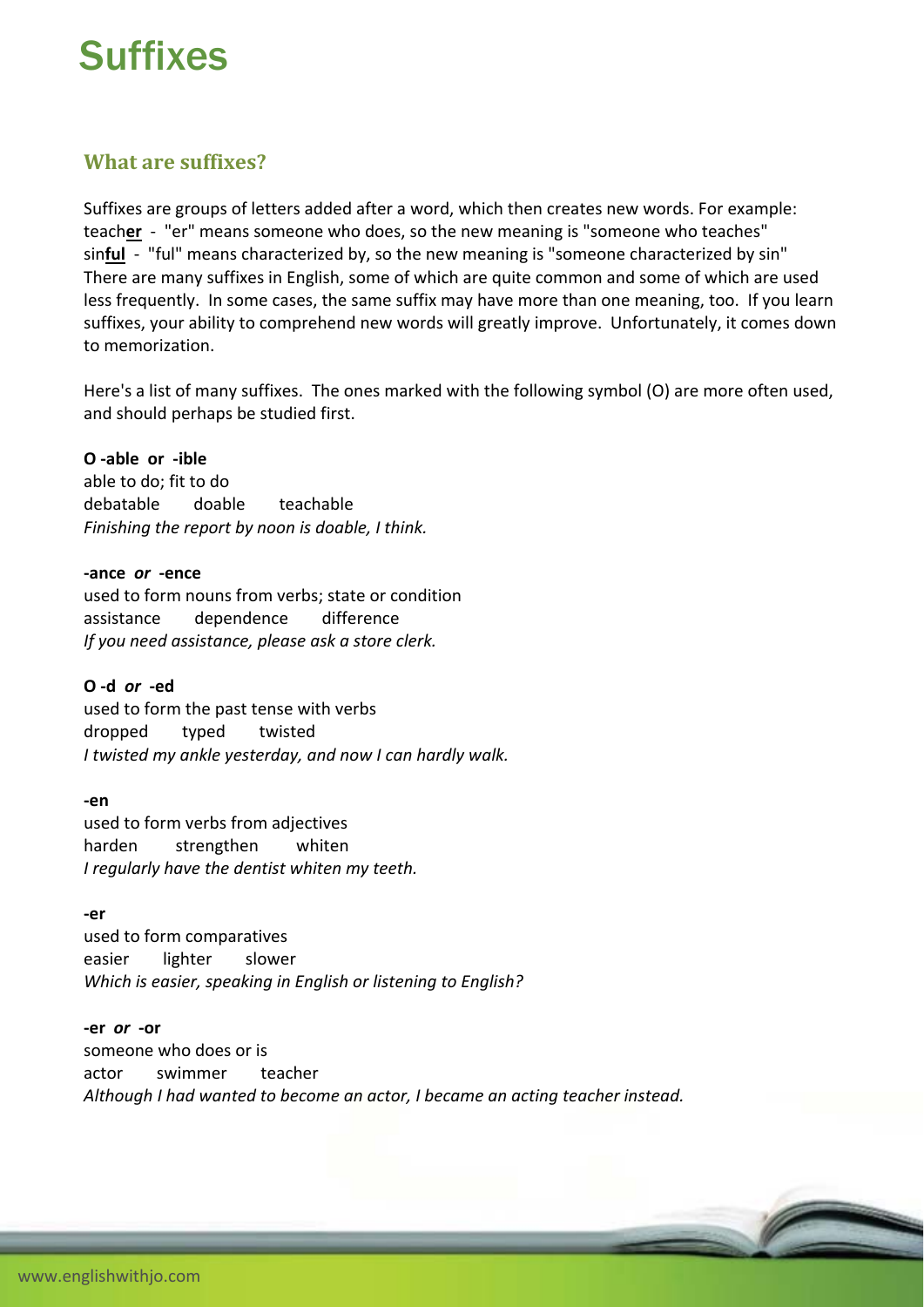**O ‐es** *or* **‐s** used to form plural verbs finishes passes plays *My daughter often plays in the yard with her friends.*

### **‐est**

to the greatest degree darkest greatest warmest *Babe Ruth is the greatest baseball player ever, isn't he?*

#### **‐ful**

characterized by; full of bashful playful sinful *When my son turned two, he became quite bashful around adults.*

#### **‐ise** *or*  **‐ize**

cause to be or become; become like dramatize hospitalize sterilize *After the accident, I was hospitalized for a few days.*

#### **‐ist**

someone who believes; someone who does contortionist pianist sexist *My coworker is really sexist. I hate even talking with him!*

#### **‐ity** *or* **‐ty**

used to express quality or state complexity reality tasty *In reality, politicians rarely tell the truth.*

#### **‐less**

without childless homeless penniless *If the stock market continues to drop, I'm going to be penniless!*

#### **O ‐ly**

used to form adverbs from adjectives carefully foolishly quickly *I foolishly told my boss the truth, so he fired me.*

### **‐ment**

action or process, or the result of advancement ailment movement *Unfortunately, advancement in my company is based on length of service and not skills.*